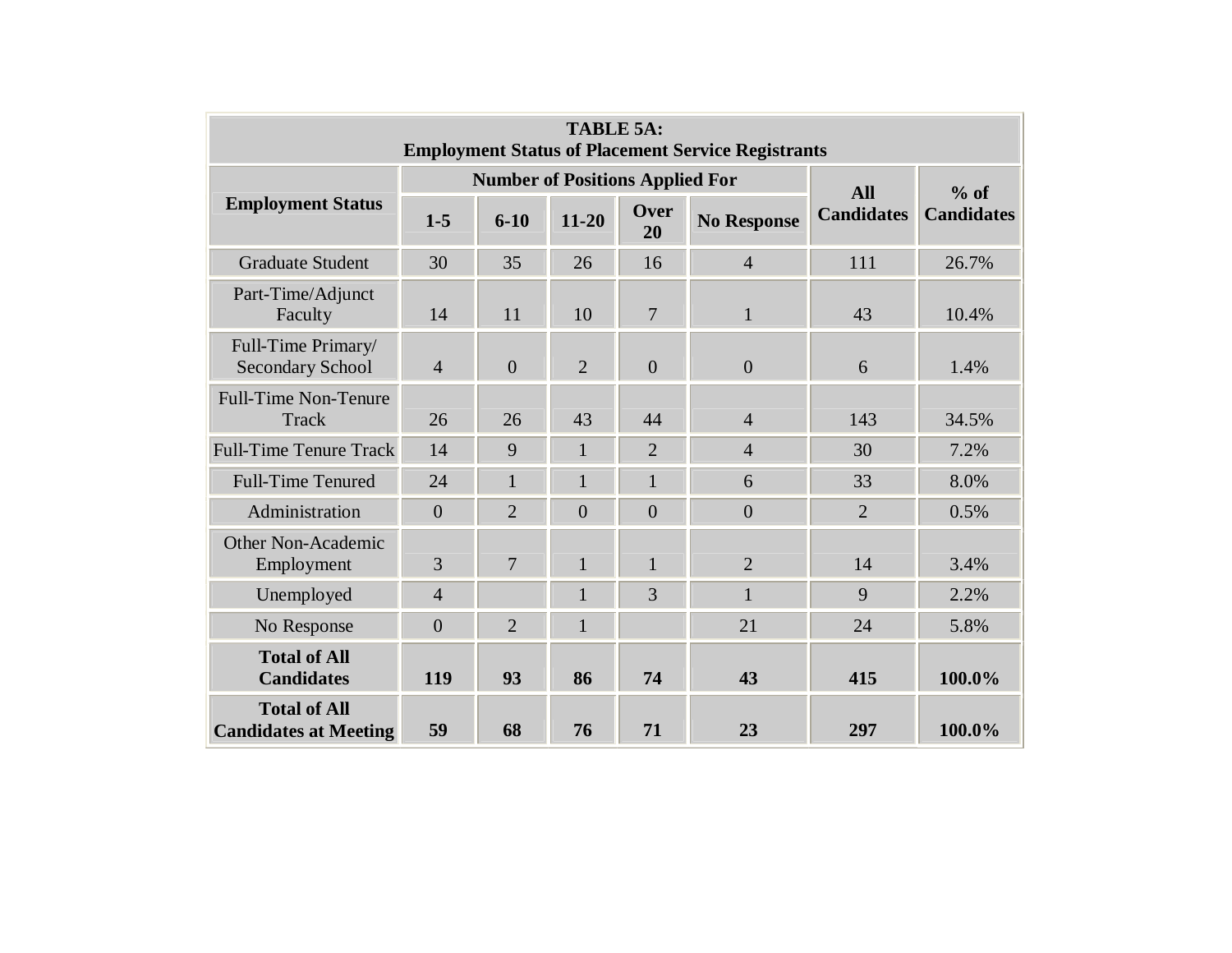| <b>TABLE 5B:</b><br><b>Employment Status of Successful Candidates</b> |                                              |                          |                  |                |                |                                  |                                                                                                                  |                                                                                                                         |  |
|-----------------------------------------------------------------------|----------------------------------------------|--------------------------|------------------|----------------|----------------|----------------------------------|------------------------------------------------------------------------------------------------------------------|-------------------------------------------------------------------------------------------------------------------------|--|
| <b>Candidates with 2001-2002 Positions</b>                            |                                              |                          |                  |                |                |                                  |                                                                                                                  |                                                                                                                         |  |
|                                                                       | <b>Type of Position by Employment Status</b> |                          |                  | $\frac{0}{0}$  |                |                                  |                                                                                                                  |                                                                                                                         |  |
| <b>Employment</b><br><b>Status</b>                                    | adjunct                                      | non-<br>tenure-<br>track | tenure-<br>track | tenured        | not<br>known   | <b>Total</b><br><b>Positions</b> | $\frac{0}{0}$<br><b>Candidates at</b><br><b>Meeting in</b><br><b>Group with</b><br>2001-2002<br><b>Positions</b> | <b>Candidates</b><br>at Meeting<br>in Group<br>with<br>Tenure-<br><b>Track or</b><br><b>Tenured</b><br><b>Positions</b> |  |
| <b>Grad Student</b>                                                   | $\overline{2}$                               | 29                       | 16               | $\overline{0}$ | $\mathbf{1}$   | 48                               | 61%                                                                                                              | 20%                                                                                                                     |  |
| Part-<br>Time/Adjunct<br>Faculty                                      | $\mathbf{1}$                                 | 6                        | $\overline{3}$   | $\overline{0}$ | $\overline{0}$ | 10                               | 33%                                                                                                              | 10%                                                                                                                     |  |
| Full-Time<br>Primary/<br>Secondary<br>School                          | $\overline{0}$                               | $\overline{0}$           | $\mathbf{1}$     | $\overline{0}$ | $\overline{0}$ | $\mathbf{1}$                     | 33%                                                                                                              | 33%                                                                                                                     |  |
| Full-Time Non-<br><b>Tenure Track</b>                                 | $\overline{0}$                               | 37                       | 28               | $\overline{0}$ | $\mathbf{1}$   | 66                               | 56%                                                                                                              | 24%                                                                                                                     |  |
| Full-Time<br><b>Tenure Track</b>                                      | $\overline{0}$                               | $\mathbf{1}$             | 6                | $\mathbf{1}$   | $\overline{0}$ | 8                                | 38%                                                                                                              | 33%                                                                                                                     |  |
| Full-Time<br>Tenured                                                  | $\overline{0}$                               | $\mathbf{1}$             | $\overline{0}$   | $\overline{0}$ | $\overline{0}$ | $\mathbf{1}$                     | 8%                                                                                                               | 0%                                                                                                                      |  |
| Other Non-<br>Academic<br>Employment                                  | $\overline{0}$                               | $\mathbf{1}$             | $\mathbf{1}$     | $\overline{0}$ | $\mathbf{1}$   | 3                                | 43%                                                                                                              | 14%                                                                                                                     |  |